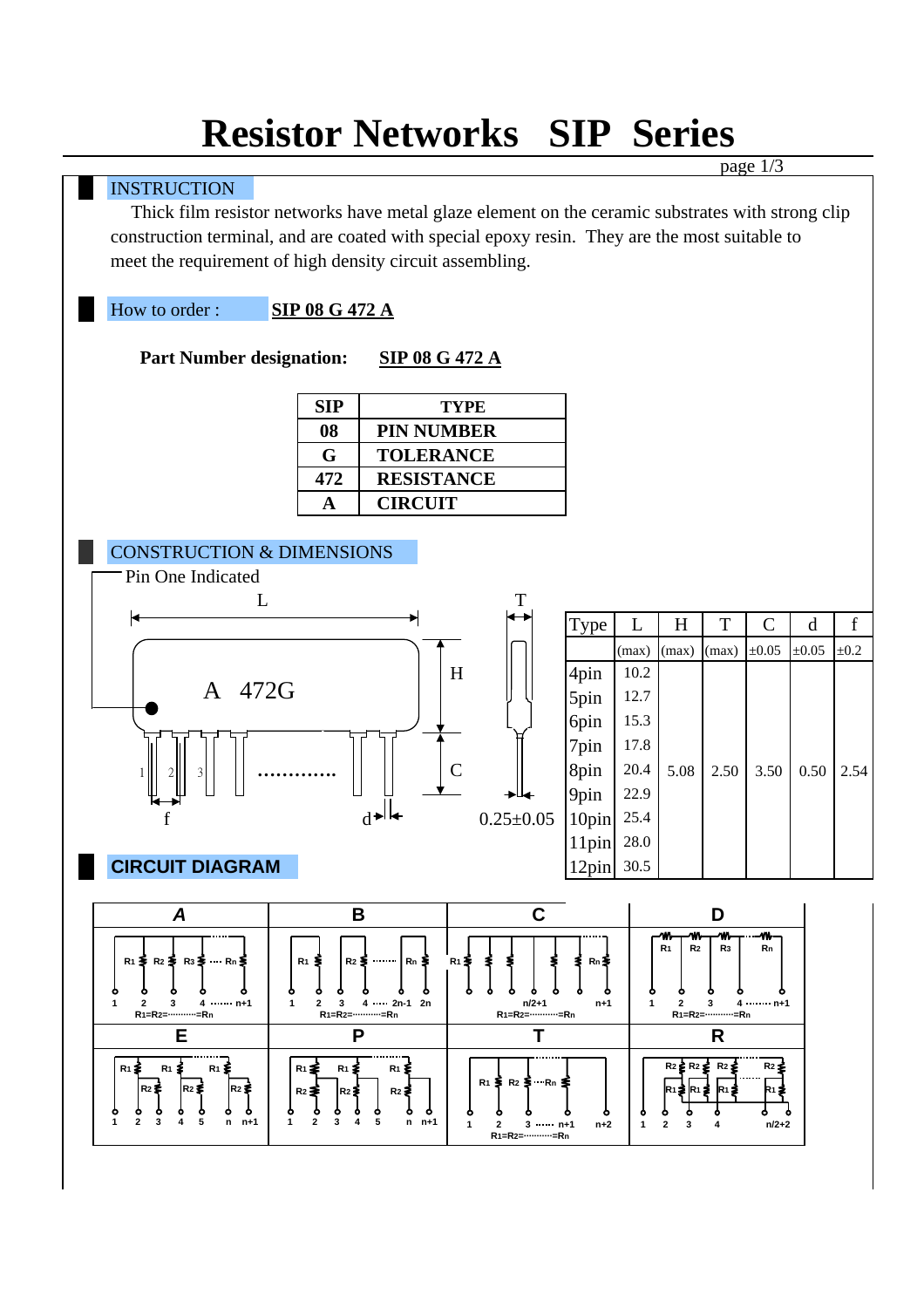# **Resistor Networks SIP Series**

# **CHARACTERISTICS**

#### 1. POWER RATING:

|     | SERIES   CIRCUIT STYLE | POWER RATING |
|-----|------------------------|--------------|
| SIP |                        | 0 2 W        |
|     | Others                 | 0.125W       |

### 2 MECHANICAL CHARACTERISTICS

| <b>ITEM</b>              | <b>REQUIREMENT</b>                 | <b>TEST METHODS</b>                             |
|--------------------------|------------------------------------|-------------------------------------------------|
| R esistance to soldering | $\bigtriangleup{\mathsf{R}}$       | With $350 \pm 5^{\circ}$ C, for 3 seconds.      |
| heat                     | $\leq$ $\pm (0.5\% + 0.05\Omega)$  |                                                 |
|                          | Over 95% of termination            | After immersing flus, dip in the 230 $\pm$ 5 °C |
| Solderability            | must be covered with new           | solder bath for $3\pm0.5$ sec.                  |
|                          | solder.                            |                                                 |
| <b>Terminal Strength</b> | $\bigtriangleup{\mathbf R}$        | Tensile: 1 Kg for 30 sec.                       |
| (Tensiles Strength)      | $\leq$ $\pm (1.0\% + 0.05 \Omega)$ | Bending; 500g for 2 times                       |
|                          | No mechanical damage.              |                                                 |
| Exterior                 | No mechanical defect.              | Visual                                          |
|                          |                                    |                                                 |
| <b>Size</b>              | Within specification               | Calipers                                        |
|                          |                                    |                                                 |

### 3. ELECTRICAL CHARACTERISTICS

| <b>ITEM</b>                    | <b>REQUIREMENT</b>                     | <b>TEST METHODS</b>                            |
|--------------------------------|----------------------------------------|------------------------------------------------|
| <b>Temperature Coefficient</b> |                                        | $TCR(PPM\degree C) =$                          |
| $(ppm/$ °C)                    | $R < 50 \Omega$ $\pm 250$ PPM/°C       |                                                |
|                                | $50\Omega \leq R < 2.2M\Omega$ ,       | $rac{R2 - R1}{R1}$ $X \frac{1}{T2 - T1}$       |
|                                | $\pm 100$ PPM/°C                       | $T1 = 25$ °C                                   |
|                                |                                        | <b>T2= TEST TEMPERATURE</b>                    |
|                                | $R \geq$                               | $(-55^{\circ}$ $\sim$ $+125^{\circ}$ $\circ$ ) |
|                                | $2.2M\Omega$ $\pm 250$ PPM/°C          | R1: RESISTANCE AT TEMP. T1                     |
|                                |                                        | R <sub>2</sub> : RESISTANCE AT TEMP. 2         |
|                                |                                        | 2.5 x Rated Voltage for 5 sec.                 |
| <b>Short-Time Overload</b>     | $\bigtriangleup{\sf R}$                | $(200V)$ max.)                                 |
|                                |                                        |                                                |
|                                | $\pm (0.5\% + 0.05\,\Omega)$<br>$\leq$ | Measure resistance after 30 minutes.           |

page 2/3